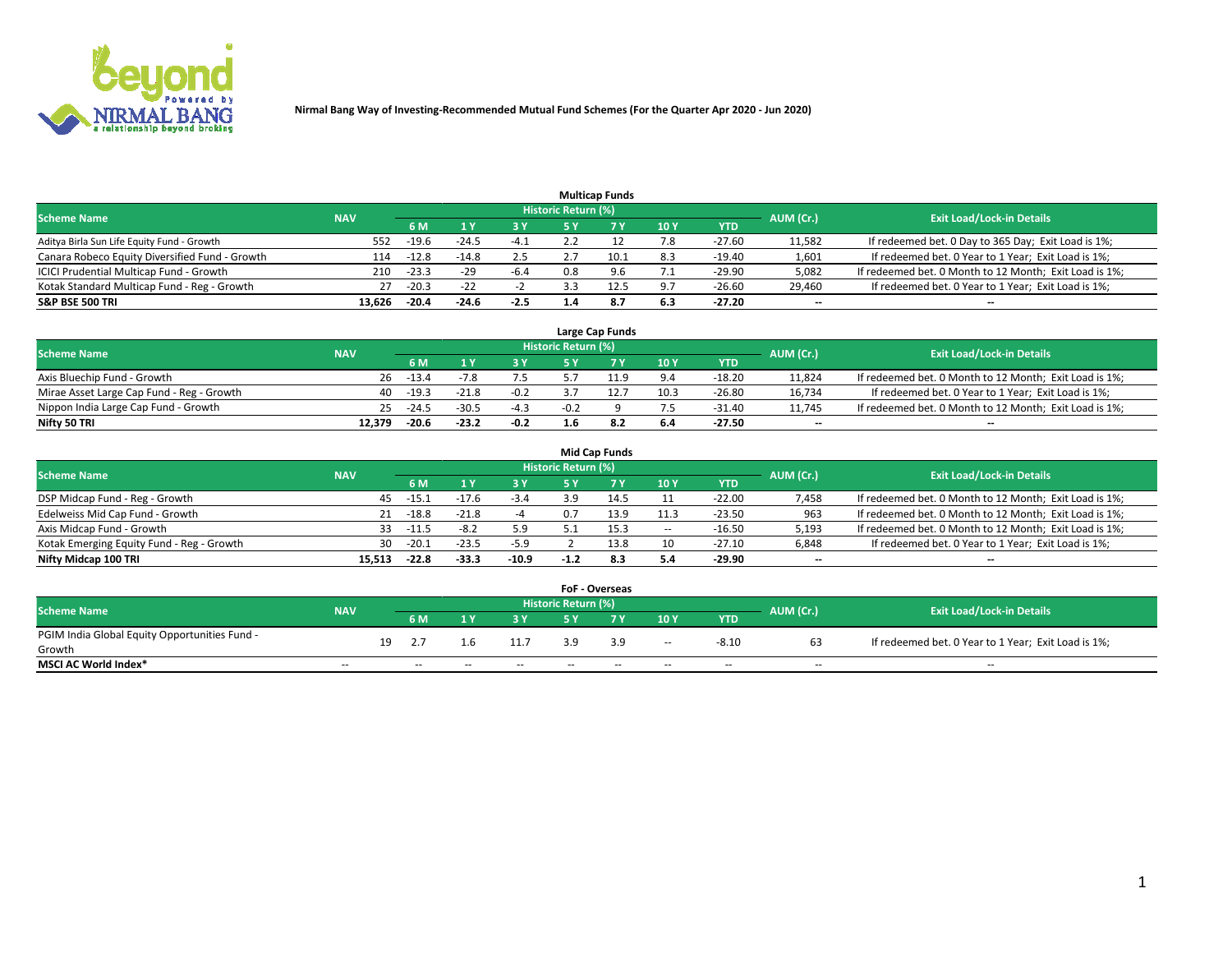

|                                                  |            |           |         |        |                     | Large & Midcap |      |          |           |                                                        |
|--------------------------------------------------|------------|-----------|---------|--------|---------------------|----------------|------|----------|-----------|--------------------------------------------------------|
| <b>Scheme Name</b>                               | <b>NAV</b> |           |         |        | Historic Return (%) |                |      |          | AUM (Cr.) | <b>Exit Load/Lock-in Details</b>                       |
|                                                  |            | <b>6M</b> |         | 3 Y    |                     |                | 10Y  | YTD      |           |                                                        |
| Canara Robeco Emerging Equities - Growth         | 76         | $-14.4$   | $-19.2$ | $-1.8$ |                     |                | 14   | $-21.80$ | 4,254     | If redeemed bet. 0 Year to 1 Year; Exit Load is 1%;    |
| Invesco India Growth Opportunities Fund - Growth | 27         | $-18.5$   | $-19.5$ | 0.7    |                     |                | 8.8  | $-24.40$ | 2,498     | If redeemed bet. 0 Year to 1 Year; Exit Load is 1%;    |
| Sundaram Large and Mid Cap Fund - Reg - Growth   | 26         | $-23.2$   | $-23.6$ | $-2.3$ |                     | 10.4           | 6.8  | $-28.70$ | 1,167     | If redeemed bet. 0 Month to 12 Month; Exit Load is 1%; |
| Principal Emerging Bluechip Fund - Growth        | 83         | $-16.4$   | $-20$   | $-3.1$ |                     |                | 10.6 | $-23.40$ | 2,117     | If redeemed bet. 0 Day to 365 Days; Exit Load is 1%;   |
| NIFTY Large Midcap 250 TRI                       | 5.405      | $-20.0$   | $-25.7$ | $-3.6$ | 1.8                 |                | 7.2  | $-27.10$ | $- -$     | $\overline{\phantom{a}}$                               |

|                                  |            |         |         |        |                     | <b>Focused Funds</b> |        |            |           |                                                        |
|----------------------------------|------------|---------|---------|--------|---------------------|----------------------|--------|------------|-----------|--------------------------------------------------------|
| <b>Scheme Name</b>               | <b>NAV</b> |         |         |        | Historic Return (%) |                      |        |            | AUM (Cr.) | <b>Exit Load/Lock-in Details</b>                       |
|                                  |            | 6 M     |         |        |                     |                      | 10Y    | <b>YTD</b> |           |                                                        |
| Axis Focused 25 Fund - Growth    | 23         | $-18.6$ | $-14.8$ | 2.9    |                     |                      | $\sim$ | $-24.00$   | 9.764     | If redeemed bet. 0 Month to 12 Month; Exit Load is 1%; |
| SBI Focused Equity Fund - Growth | 122        | $-13.2$ | $-14$   | 4.1    |                     |                      | 12.8   | $-20.50$   | 8.264     | If redeemed bet. 0 Year to 1 Year; Exit Load is 1%;    |
| <b>S&amp;P BSE 500 TRI</b>       | 13.626     | $-20.4$ | $-24.6$ | $-2.5$ |                     | 8.7                  | 6.3    | -27.20     | $- -$     | $\overline{\phantom{a}}$                               |

| <b>Small Cap Funds</b>                                                                                          |       |         |         |         |        |           |       |            |                          |                                                     |  |  |  |  |
|-----------------------------------------------------------------------------------------------------------------|-------|---------|---------|---------|--------|-----------|-------|------------|--------------------------|-----------------------------------------------------|--|--|--|--|
| <b>Historic Return (%)</b><br><b>Exit Load/Lock-in Details</b><br><b>Scheme Name</b><br><b>NAV</b><br>AUM (Cr.) |       |         |         |         |        |           |       |            |                          |                                                     |  |  |  |  |
|                                                                                                                 |       | 6 M     |         | 3 Y     | 5 Y    | <b>7Y</b> | 10Y   | <b>YTD</b> |                          |                                                     |  |  |  |  |
| Franklin India Smaller Companies Fund - Growth                                                                  | 34    | $-29.0$ | $-37.9$ | $-13.3$ | $-2.9$ | 11.7      | 9.5   | $-31.90$   | 6,628                    | If redeemed bet. 0 Year to 1 Year; Exit Load is 1%; |  |  |  |  |
| HDFC Small Cap Fund - Growth                                                                                    | 26    | $-30.1$ | $-40.9$ | $-8.5$  | 0.0    | 8.8       | 6.4   | $-32.00$   | 6,247                    | If redeemed bet. 0 Year to 1 Year; Exit Load is 1%; |  |  |  |  |
| L&T Emerging Businesses Fund - Reg - Growth                                                                     | 15    | $-29.7$ | $-38.1$ | $-10.7$ | 0.6    | $- -$     | $\!-$ | $-32.80$   | 5,606                    | If redeemed bet. 0 Year to 1 Year; Exit Load is 1%; |  |  |  |  |
| SBI Small Cap Fund - Growth                                                                                     | 42    | $-18.2$ | $-20.2$ | $-0.6$  |        | 19.8      | 14.5  | $-22.20$   | 3,476                    | If redeemed bet. 0 Year to 1 Year; Exit Load is 1%; |  |  |  |  |
| Nifty Smallcap 100 TRI                                                                                          | 4.463 | $-32.0$ | $-44.9$ | $-19.1$ | $-8.3$ | 3.2       |       | -37.70     | $\overline{\phantom{a}}$ | --                                                  |  |  |  |  |

## **ELSS Schemes (Tax Saving u/s 80-C)**

| <b>Scheme Name</b>                           | <b>NAV</b> |         |         | <b>Historic Return (%)</b> |       |      |                          |            | AUM (Cr.) | <b>Exit Load/Lock-in Details</b> |
|----------------------------------------------|------------|---------|---------|----------------------------|-------|------|--------------------------|------------|-----------|----------------------------------|
|                                              |            | 6 M     |         | <b>3Y</b>                  | 5 Y   |      | 10Y                      | <b>YTD</b> |           |                                  |
| Aditya Birla Sun Life Tax Relief 96 - Growth | 25         | $-14.7$ | $-20.6$ |                            | 2.5   | 12.9 | 8.4                      | $-22.00$   | 10,073    | Nil                              |
| Axis Long Term Equity Fund - Growth          | 39         | $-16.1$ | $-12.4$ | 3.5                        |       | 15.6 | 13.2                     | $-21.60$   | 21,659    | Nil                              |
| Canara Robeco Equity Tax Saver Fund - Growth | 56         | $-12.1$ | $-14.4$ | 2.6                        | 2.8   | 10.6 | 8.7                      | $-18.50$   | 829       | Nil                              |
| Invesco India Tax Plan - Growth              | 42         | $-15.9$ | $-18.2$ | 0.1                        | 2.6   |      | 10                       | $-22.50$   | 1,028     | Nil                              |
| Mirae Asset Tax Saver Fund - Reg - Growth    | 14         | $-18.1$ | $-20.2$ | 1.1                        | $- -$ | $-$  | $\overline{\phantom{a}}$ | $-26.50$   | 3,282     | Nil                              |
| <b>S&amp;P BSE 200 TRI</b>                   | 4.441      | $-20.0$ | $-23.5$ | $-1.4$                     | 1.8   | 8.9  | 6.5                      | $-26.90$   | $- -$     | $-$                              |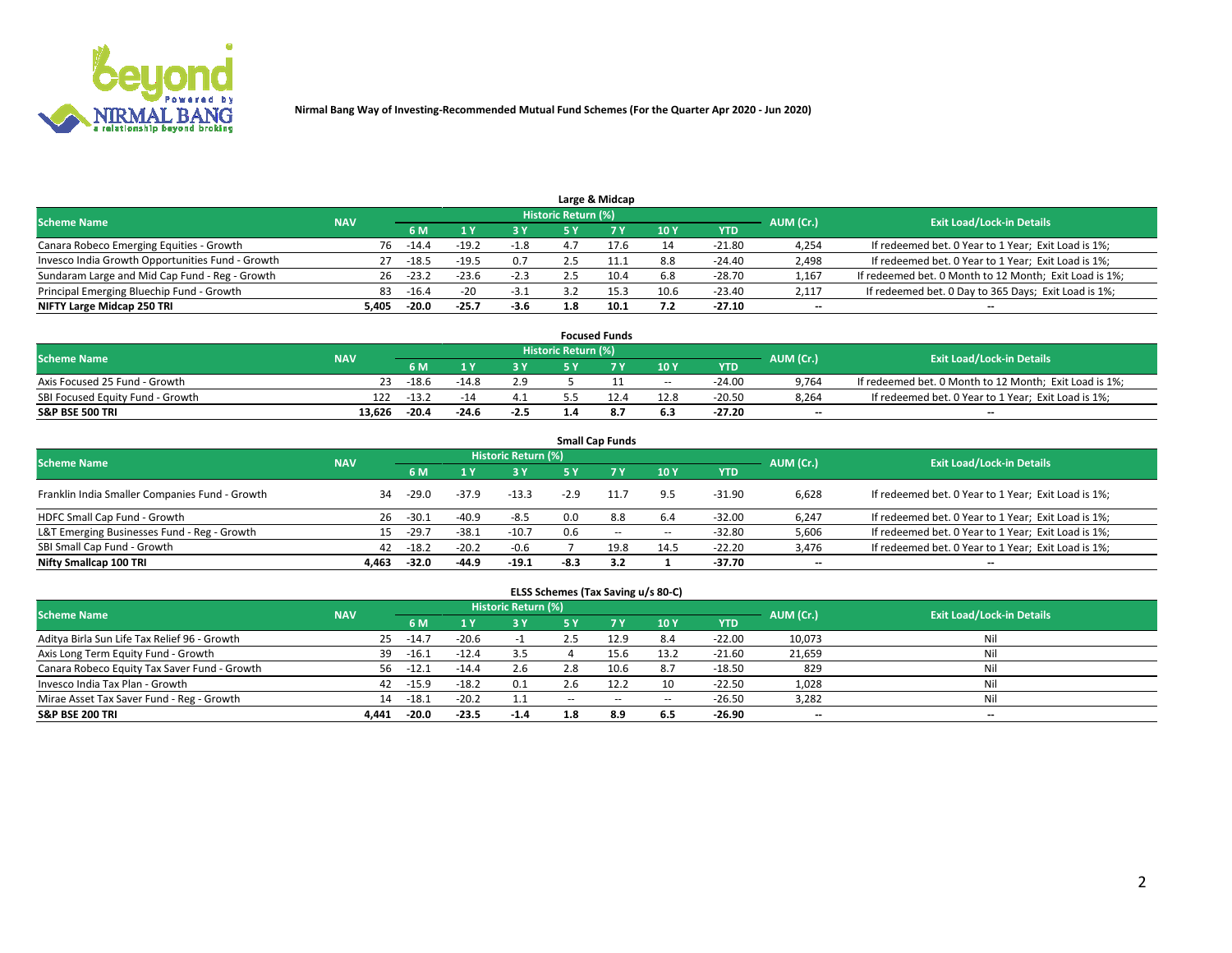

| <b>Contra/Value Fund</b>                  |            |           |                                  |            |        |     |     |            |       |                                                     |  |  |  |
|-------------------------------------------|------------|-----------|----------------------------------|------------|--------|-----|-----|------------|-------|-----------------------------------------------------|--|--|--|
| <b>Scheme Name</b>                        | <b>NAV</b> | AUM (Cr.) | <b>Exit Load/Lock-in Details</b> |            |        |     |     |            |       |                                                     |  |  |  |
|                                           |            | 6 M       |                                  | <b>3 Y</b> |        |     | 10Y | <b>YTD</b> |       |                                                     |  |  |  |
| Kotak India EQ Contra Fund - Reg - Growth | 40         | $-21.3$   | $-23.4$                          | $-0.5$     |        | 8.6 | 6.8 | $-27.00$   | 866   | If redeemed bet. 0 Year to 1 Year; Exit Load is 1%; |  |  |  |
| Invesco India Contra Fund - Growth        | 37         | -17.8     |                                  | $-0.7$     |        |     | 9.2 | $-24.10$   | 4,669 | If redeemed bet. 0 Year to 1 Year; Exit Load is 1%; |  |  |  |
| UTI Value Opportunities Fund - Growth     | 48         | $-17.7$   | $-21.6$                          | $-2.4$     | $-0.9$ |     |     | $-25.50$   | 4,403 | If redeemed bet. 0 Year to 1 Year; Exit Load is 1%; |  |  |  |
| Nippon India Value Fund - Growth          | 54         | $-22.9$   | $-26.8$                          | -4.6       | 0.2    | Q.  | 6.3 | $-28.10$   | 2,948 | If redeemed bet. 0 Year to 1 Year; Exit Load is 1%; |  |  |  |
| <b>S&amp;P BSE 500 TRI</b>                | 13.626     | $-20.4$   | $-24.6$                          | $-2.5$     | 1.4    | 8.7 | 6.3 | $-27.20$   | $- -$ | $\overline{\phantom{a}}$                            |  |  |  |

| Sector/Thematic                                                           |            |         |                         |                     |                          |           |                          |            |           |                                                        |  |  |  |
|---------------------------------------------------------------------------|------------|---------|-------------------------|---------------------|--------------------------|-----------|--------------------------|------------|-----------|--------------------------------------------------------|--|--|--|
| <b>Scheme Name</b>                                                        | <b>NAV</b> |         |                         | Historic Return (%) |                          |           |                          |            | AUM (Cr.) | <b>Exit Load/Lock-in Details</b>                       |  |  |  |
|                                                                           |            | 6 M     | $\mathbf{1} \mathbf{y}$ | 3 Y                 | 5 Y                      | <b>7Y</b> | 10Y                      | <b>YTD</b> |           |                                                        |  |  |  |
| Canara Robeco Consumer Trends Fund - Reg -<br>Growth                      | 35         | $-12.2$ | $-10.7$                 | 3.6                 | 6.1                      | 13.2      | 11.2                     | $-18.10$   | 314       | If redeemed bet. 0 Year to 1 Year; Exit Load is 1%;    |  |  |  |
| Mirae Asset Great Consumer Fund - Growth                                  | 28         | $-17.6$ | $-17.8$                 | 3.3                 | 4.7                      | 13        | --                       | $-23.60$   | 986       | If redeemed bet. 0 Year to 1 Year; Exit Load is 1%;    |  |  |  |
| <b>ICICI Prudential Technology Fund - Growth</b>                          | 47         | $-20.1$ | $-22.9$                 | 5.6                 | 2.5                      | 12        | 12.2                     | $-19.50$   | 388       | If redeemed bet. 0 Day to 15 Day; Exit Load is 1%;     |  |  |  |
| Nippon India Pharma Fund - Growth                                         | 159        | 17.4    | 5.7                     | 5.6                 | 1.9                      | 13.2      | 12.4                     | 4.80       | 2.421     | If redeemed bet. 0 Year to 1 Year; Exit Load is 1%;    |  |  |  |
| BNP Paribas India Consumption Fund - Reg - Growth                         |            | $-7.7$  | $-3.3$                  | $\sim$              | $\overline{\phantom{a}}$ | $- -$     | $\overline{\phantom{a}}$ | $-15.20$   | 534       | If redeemed bet. 0 Month to 12 Month; Exit Load is 1%; |  |  |  |
| ICICI Prudential Banking and Financial Services Fund -<br>Retail - Growth | 41         | $-33.8$ | $-38.2$                 | $-7.8$              | 1.8                      | 10.5      | 9.8                      | $-41.80$   | 3,372     | If redeemed bet. 0 Day to 15 Day; Exit Load is 1%;     |  |  |  |
| <b>S&amp;P BSE 500 TRI</b>                                                | 13.626     | $-20.4$ | $-24.6$                 | $-2.5$              | 1.4                      | -8.7      | 6.3                      | $-27.20$   | --        | $- -$                                                  |  |  |  |

| <b>Dynamic Asset Allocation Funds</b>                      |            |         |         |                     |     |                          |            |            |                          |                                                          |  |  |  |
|------------------------------------------------------------|------------|---------|---------|---------------------|-----|--------------------------|------------|------------|--------------------------|----------------------------------------------------------|--|--|--|
| <b>Scheme Name</b>                                         | <b>NAV</b> |         |         | Historic Return (%) |     |                          |            |            | AUM (Cr.)                | <b>Exit Load/Lock-in Details</b>                         |  |  |  |
|                                                            |            | 6 M     |         | $-3Y$               | 5 Y | <b>7Y</b>                | <b>10Y</b> | <b>YTD</b> |                          |                                                          |  |  |  |
| ICICI Prudential Balanced Advantage Fund - Reg -<br>Growth | 31         | $-13.8$ | $-12.6$ | 0.6                 | 3.8 | 9.4                      | 9.2        | $-18.90$   | 28,092                   | If redeemed bet. 0 Year to 1 Year; Exit Load is 1%;      |  |  |  |
| Invesco India Dynamic Equity Fund - Growth                 | 25         | $-11.5$ | $-11.5$ | 0.6                 | 2.5 | 9.4                      | 7.7        | $-15.50$   | 838                      | If redeemed bet. 0 Month to 3 Month; Exit Load is 0.25%; |  |  |  |
| Nippon India Balanced Advantage Fund - Growth              | 80         | $-11.2$ | $-12.5$ | 0.6                 | 2.9 | 9.6                      | 8.3        | $-15.60$   | 2,956                    | If redeemed bet. 0 Month to 12 Month; Exit Load is 1%;   |  |  |  |
| HDFC Balanced Advantage Fund - Growth                      | 152        | $-18.7$ | $-23.6$ | $-1.8$              | 2.5 | 8.3                      |            | $-24.60$   | 32,369                   | If redeemed bet. 0 Year to 1 Year; Exit Load is 1%;      |  |  |  |
| SBI Dynamic Asset Allocation Fund - Reg - Growth           | 12         | $-11.8$ | $-12.9$ | 0.6                 |     | $\overline{\phantom{a}}$ | --         | $-16.10$   | 614                      | If redeemed bet. 0 Month to 12 Month; Exit Load is 1%;   |  |  |  |
| NIFTY 50 Hybrid Composite Debt 65:35 Index                 | 8.750      | $-11.6$ | $-11.7$ | 3.1                 | 4.3 | 8.6                      | 7.4        | $-17.20$   | $\overline{\phantom{a}}$ | --                                                       |  |  |  |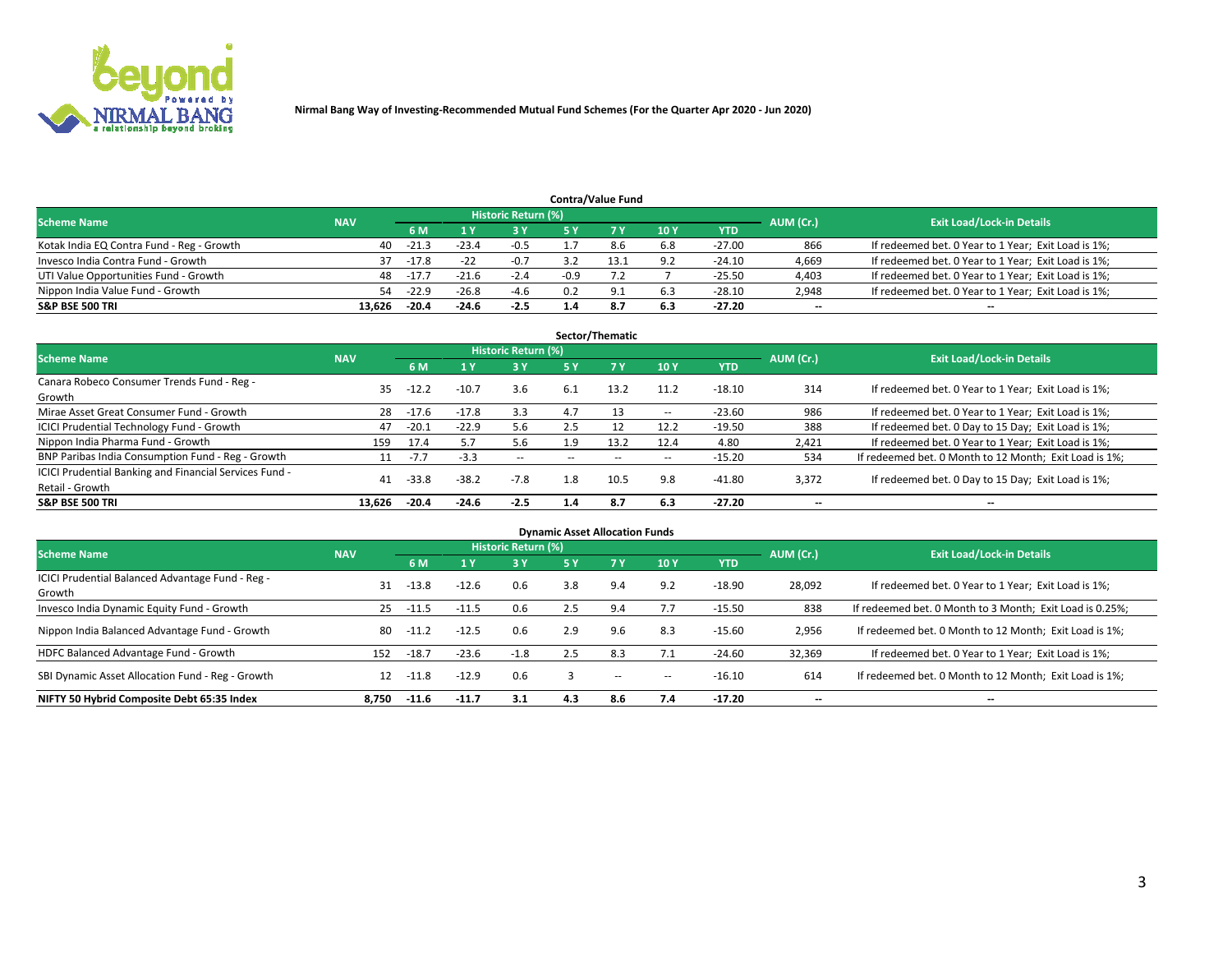

| <b>Hybrid Aggressive</b>                        |            |                                  |         |      |       |       |                          |          |                          |                                                        |  |  |  |
|-------------------------------------------------|------------|----------------------------------|---------|------|-------|-------|--------------------------|----------|--------------------------|--------------------------------------------------------|--|--|--|
| <b>Scheme Name</b>                              | AUM (Cr.)  | <b>Exit Load/Lock-in Details</b> |         |      |       |       |                          |          |                          |                                                        |  |  |  |
|                                                 | <b>NAV</b> | 6 M                              |         | 73 Y | 5 ۷   |       | 10Y                      | YTD      |                          |                                                        |  |  |  |
| ICICI Prudential Equity & Debt Fund - Growth    | 108        | $-15.4$                          | $-19.6$ | -1.8 |       |       | 9.9                      | $-22.80$ | 20,611                   | If redeemed bet. 0 Year to 1 Year; Exit Load is 1%;    |  |  |  |
| Mirae Asset Hybrid - Equity Fund - Reg - Growth | 13         | $-12.5$                          | $-14.5$ | 1.4  | $- -$ | $- -$ | $\overline{\phantom{a}}$ | $-19.90$ | 3,424                    | If redeemed bet. 0 Year to 1 Year; Exit Load is 1%;    |  |  |  |
| SBI Equity Hybrid Fund - Growth                 | 120        | $-12.1$                          | $-10.5$ | 2.9  | 4.3   | 11 Q  | 9.2                      | $-17.90$ | 32.470                   | If redeemed bet. 0 Month to 12 Month; Exit Load is 1%; |  |  |  |
| Canara Robeco Equity Hybrid Fund - Growth       | 145        | $-1.1$                           |         |      |       |       | 9.9                      | $-13.80$ | 2,621                    | If redeemed bet. 0 Year to 1 Year; Exit Load is 1%;    |  |  |  |
| NIFTY 50 Hybrid Composite Debt 65:35 Index      | 8,750      | -11.6                            | $-11.7$ | 3.1  | 4.3   | 8.6   | 7.4                      | $-17.20$ | $\overline{\phantom{a}}$ | --                                                     |  |  |  |

| <b>Arbitrage Fund</b>                      |            |    |        |  |                     |  |  |     |            |           |                                                          |  |  |
|--------------------------------------------|------------|----|--------|--|---------------------|--|--|-----|------------|-----------|----------------------------------------------------------|--|--|
| <b>Scheme Name</b>                         | <b>NAV</b> |    |        |  | Historic Return (%) |  |  |     |            | AUM (Cr.) | <b>Exit Load/Lock-in Details</b>                         |  |  |
|                                            |            |    | 1 M    |  | 6 M                 |  |  | 3 Y | <b>YTD</b> |           |                                                          |  |  |
| IDFC Arbitrage Fund - Reg - Growth         |            |    | $-0.4$ |  |                     |  |  | 5.8 | 4.20       | 12.007    | If redeemed bet. 0 Month to 1 Month; Exit Load is 0.25%; |  |  |
| Kotak Equity Arbitrage Fund - Reg - Growth |            | 28 | 2.3    |  | 4.9                 |  |  |     | 5.20       | 17.662    | If redeemed bet. 0 Day to 30 Day; Exit Load is 0.25%;    |  |  |
| Nippon India Arbitrage Fund - Growth       |            | 20 | 0.6    |  |                     |  |  | 6.1 | 4.80       | 10.423    | If redeemed bet. 0 Month to 1 Month; Exit Load is 0.25%; |  |  |

| <b>Equity Saver</b>                      |            |    |                          |                          |                     |        |       |                          |                          |           |                                                        |  |  |  |
|------------------------------------------|------------|----|--------------------------|--------------------------|---------------------|--------|-------|--------------------------|--------------------------|-----------|--------------------------------------------------------|--|--|--|
| <b>Scheme Name</b>                       | <b>NAV</b> |    |                          |                          | Historic Return (%) |        |       |                          |                          | AUM (Cr.) | <b>Exit Load/Lock-in Details</b>                       |  |  |  |
|                                          |            |    | 6 M                      |                          |                     | E V    |       | 10Y                      | <b>YTD</b>               |           |                                                        |  |  |  |
| Axis Equity Saver Fund - Reg - Growth    |            |    | $-7.8$                   |                          |                     | $-$    | $- -$ | $\overline{\phantom{a}}$ | $-10.60$                 | 793       | If redeemed bet. 0 Month to 12 Month; Exit Load is 1%; |  |  |  |
| Kotak Equity Savings Fund - Reg - Growth |            | 14 | -52                      |                          |                     |        | $-$   | $\sim$                   | $-9.50$                  | 1.712     | If redeemed bet. 0 Year to 1 Year; Exit Load is 1%;    |  |  |  |
| CRISIL Hybrid 50+50 - Moderate Index*    | $- -$      |    | $\overline{\phantom{a}}$ | $\overline{\phantom{a}}$ | $- -$               | $\sim$ | $- -$ | $\overline{\phantom{a}}$ | $\overline{\phantom{a}}$ | $- -$     | --                                                     |  |  |  |

| <b>Liquid Funds</b>                 |            |     |                |                            |     |       |            |                 |           |                                  |  |  |  |  |
|-------------------------------------|------------|-----|----------------|----------------------------|-----|-------|------------|-----------------|-----------|----------------------------------|--|--|--|--|
| <b>Scheme Name</b>                  | <b>NAV</b> |     |                | <b>Historic Return (%)</b> |     |       | <b>YTM</b> | Avg             | AUM (Cr.) | <b>Exit Load/Lock-in Details</b> |  |  |  |  |
|                                     |            | 1W  | $\overline{M}$ | 1 M                        | ះ M | 71 Y. |            | <b>Maturity</b> |           |                                  |  |  |  |  |
| Axis Liquid Fund - Growth           | 2.196      |     |                | 6.7                        | 5.8 |       | 5.44       | 0.10            | 30,919    | *Ref Footnote                    |  |  |  |  |
| IDFC Cash Fund - Reg - Growth       | 2,393      | 5.0 |                | 5.7                        |     |       | 5.34       | 0.08            | 9,121     | *Ref Footnote                    |  |  |  |  |
| Mahindra Liquid Fund - Reg - Growth | 1,284      |     | 16.1           | 6.2                        | o.b | 6.2   | 5.56       | 0.06            | 2,801     | *Ref Footnote                    |  |  |  |  |
| Kotak Liquid Fund - Reg - Growth    | 4,004      | 4.8 | 16.4           | 5.8                        | 5.4 |       | 5.5        | 0.09            | 25,945    | *Ref Footnote                    |  |  |  |  |
| <b>CRISIL Liquid Fund Index</b>     | $- -$      |     | 11.9           | 5.4                        | 5.6 | 6.3   | $-$        | $- -$           | $-$       | $-$                              |  |  |  |  |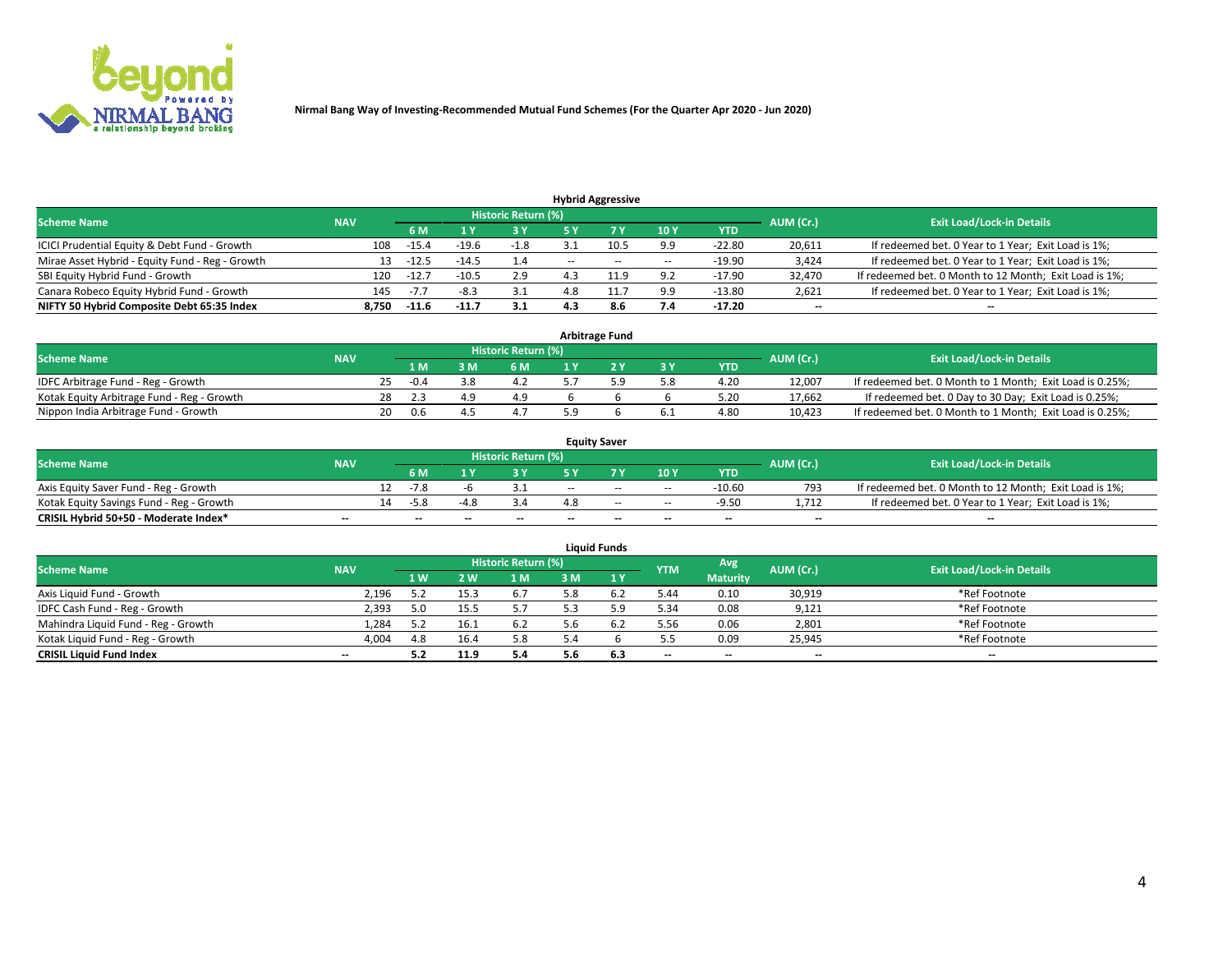

| Ultra Short Fund                              |            |       |     |                            |     |                          |                          |                          |                          |                                  |  |  |  |  |
|-----------------------------------------------|------------|-------|-----|----------------------------|-----|--------------------------|--------------------------|--------------------------|--------------------------|----------------------------------|--|--|--|--|
| Scheme Name                                   | <b>NAV</b> |       |     | <b>Historic Return (%)</b> |     |                          | <b>YTM</b>               | Avg                      | AUM (Cr.)                | <b>Exit Load/Lock-in Details</b> |  |  |  |  |
|                                               |            | 1 M . |     | 6 M                        |     | 2 V                      |                          | Maturity                 |                          |                                  |  |  |  |  |
| IDFC Ultra Short Term Fund - Reg - Growth     |            | 6.3   |     | o.4                        |     | $\overline{\phantom{a}}$ | 5.88                     | 0.43                     | 5,798                    | Nil                              |  |  |  |  |
| Sundaram Ultra Short Term Fund - Reg - Growth |            | ے.4   |     | 5.1                        | $-$ | $\sim$                   | 5.69                     | 0.37                     | 335                      | Nil                              |  |  |  |  |
| L&T Ultra Short Term Fund - Growth            | 33         |       |     | 6.2                        |     |                          | 5.82                     | 0.41                     | 2,786                    | Nil                              |  |  |  |  |
| <b>NIFTY Ultra Short Duration Debt Index</b>  | 4,064      | 5.8   | 6.1 | 6.4                        |     |                          | $\overline{\phantom{a}}$ | $\overline{\phantom{a}}$ | $\overline{\phantom{a}}$ | $- -$                            |  |  |  |  |

| <b>Money Market Fund</b>                         |                          |       |     |                            |                |       |                          |                 |           |                                  |  |  |  |  |
|--------------------------------------------------|--------------------------|-------|-----|----------------------------|----------------|-------|--------------------------|-----------------|-----------|----------------------------------|--|--|--|--|
| <b>Scheme Name</b>                               | <b>NAV</b>               |       |     | <b>Historic Return (%)</b> |                |       | <b>YTM</b>               | Avg             | AUM (Cr.) | <b>Exit Load/Lock-in Details</b> |  |  |  |  |
|                                                  |                          | 1 M   | ١M  | 6 M                        |                | 73 Y  |                          | <b>Maturity</b> |           |                                  |  |  |  |  |
| Aditya Birla Sun Life Money Manager Fund - Reg - | 270                      | -6.9  |     | 6.6                        |                | 7.6   | 6.09                     | 0.64            | 13,471    | Nil                              |  |  |  |  |
| Growth                                           |                          |       |     |                            |                |       |                          |                 |           |                                  |  |  |  |  |
| Franklin India Savings Fund - Growth             |                          |       | 6.8 | 6.6                        |                |       | 5.77                     | 0.40            | 4,568     | Nil                              |  |  |  |  |
| Nippon India Money Market Fund - Growth          | 3,038                    | - 6.1 |     | 6.3                        | $^{\prime}$ .4 |       | 5.8                      | 0.35            | 5,827     | Nil                              |  |  |  |  |
| <b>CRISIL Liquid Fund Index</b>                  | $\overline{\phantom{a}}$ | 5.4   |     | 5.7                        | 6.3            | $- -$ | $\overline{\phantom{a}}$ | $- -$           | $- -$     | $-$                              |  |  |  |  |

| <b>Short Term Fund</b>                          |            |    |        |     |                            |     |             |            |                          |           |                                  |  |  |  |
|-------------------------------------------------|------------|----|--------|-----|----------------------------|-----|-------------|------------|--------------------------|-----------|----------------------------------|--|--|--|
| <b>Scheme Name</b>                              | <b>NAV</b> |    |        |     | <b>Historic Return (%)</b> |     |             | <b>YTM</b> | Avg                      | AUM (Cr.) | <b>Exit Load/Lock-in Details</b> |  |  |  |
|                                                 |            |    | 1 M    | 3 M | 6 M                        | 1 Y | <b>23 V</b> |            | <b>Maturity</b>          |           |                                  |  |  |  |
| Axis Short Term Fund - Growth                   |            | 22 | $-3.2$ | 6.4 | 7.7                        | 8.9 | 7.4         | 6.63       | 3.20                     | 5,398     | Nil                              |  |  |  |
| HDFC Short Term Debt Fund - Growth              |            | 23 | -5.1   | b., | 8.1                        |     | 7.8         | 6.85       | $\overline{\phantom{a}}$ | 11,204    | Nil                              |  |  |  |
| IDFC Bond Fund - Short Term Plan - Reg - Growth |            | 41 | $-0.3$ | b.5 | 7.5                        |     |             | 6.42       | 2.07                     | 12,341    | Nil                              |  |  |  |
| Kotak Bond Short Term Fund - Reg - Growth       |            | 38 | -5.4   | b., | 7.1                        |     |             | 6.84       | 3.07                     | 11,560    | Nil                              |  |  |  |
| L&T Short Term Bond Fund - Reg - Growth         |            | 19 |        |     |                            |     |             | 6.29       | 2.18                     | 5,190     | Nil                              |  |  |  |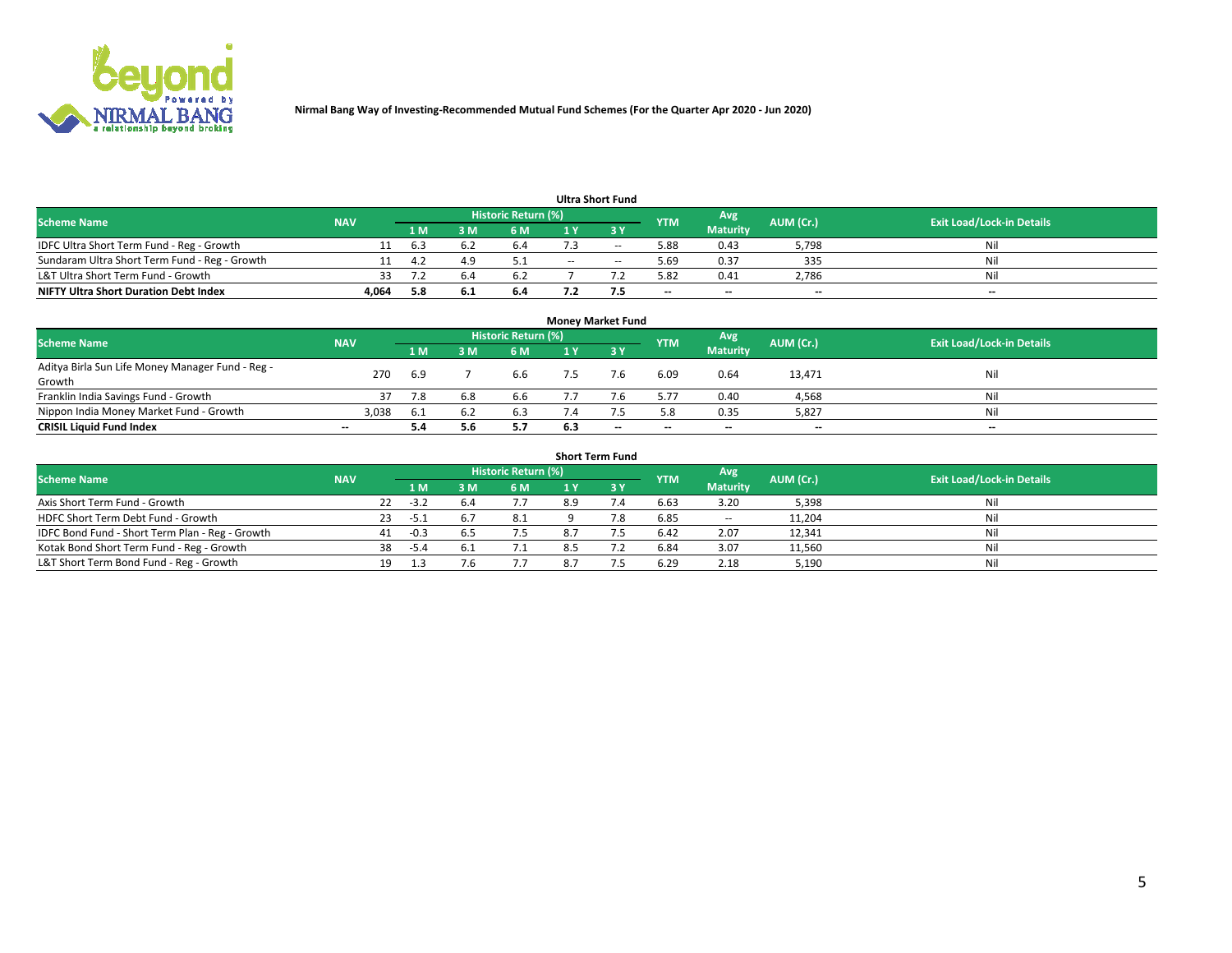

| <b>Low Duration Fund</b>                  |            |      |     |                      |  |  |            |                          |           |                                  |  |  |  |  |
|-------------------------------------------|------------|------|-----|----------------------|--|--|------------|--------------------------|-----------|----------------------------------|--|--|--|--|
| <b>Scheme Name</b>                        | <b>NAV</b> |      |     | Historic Return (%)' |  |  | <b>YTM</b> | Avg                      | AUM (Cr.) | <b>Exit Load/Lock-in Details</b> |  |  |  |  |
|                                           |            | '1 M | : M | 6 M                  |  |  |            | <b>Maturity</b>          |           |                                  |  |  |  |  |
| Axis Treasury Advantage Fund - Growth     | 2.255      |      |     | <b>0.3</b>           |  |  | 6. L       | 0.97                     | 5,894     | Nil                              |  |  |  |  |
| Canara Robeco Savings Fund - Reg - Growth |            |      |     |                      |  |  | 5.88       | $\overline{\phantom{a}}$ | 936       | Nil                              |  |  |  |  |
| IDFC Low Duration Fund - Reg - Growth     | 29         |      |     | 6.3                  |  |  | 5.93       | 1.02                     | 6.222     | Nil                              |  |  |  |  |

| <b>Banking &amp; PSU Bond Funds</b>            |            |        |   |                            |     |      |            |                 |           |                                  |  |  |  |  |
|------------------------------------------------|------------|--------|---|----------------------------|-----|------|------------|-----------------|-----------|----------------------------------|--|--|--|--|
| <b>Scheme Name</b>                             | <b>NAV</b> |        |   | <b>Historic Return (%)</b> |     |      | <b>YTM</b> | Avg             | AUM (Cr.) | <b>Exit Load/Lock-in Details</b> |  |  |  |  |
|                                                |            | 1 M    | M | 6 M                        |     |      |            | <b>Maturity</b> |           |                                  |  |  |  |  |
| Axis Banking & PSU Debt Fund - Growth          | 1.904      | $-2.0$ |   | 7.4                        |     | 8.3  | 6.47       | 2.30            | 14.469    | Nil                              |  |  |  |  |
| Kotak Banking and PSU Debt Fund - Reg - Growth | 46         | $-7.0$ |   | 7.9                        |     |      | 6.71       | 3.58            | 5.225     | Nil                              |  |  |  |  |
| IDFC Banking & PSU Debt Fund - Reg - Growth    | 18         | -2.3   |   | 8.3                        | o c | -8.2 | 6.56       | 3.02            | 14,069    | Nil                              |  |  |  |  |

| <b>Corporate Bond Funds</b>                         |            |         |     |                     |      |     |            |                 |           |                                                         |  |  |  |  |
|-----------------------------------------------------|------------|---------|-----|---------------------|------|-----|------------|-----------------|-----------|---------------------------------------------------------|--|--|--|--|
| <b>Scheme Name</b>                                  | <b>NAV</b> |         |     | Historic Return (%) |      |     | <b>YTM</b> | Avg             | AUM (Cr.) | <b>Exit Load/Lock-in Details</b>                        |  |  |  |  |
|                                                     |            | 1 M     | 8 M | 6 M                 |      |     |            | <b>Maturity</b> |           |                                                         |  |  |  |  |
| ICICI Prudential Corporate Bond Fund - Reg - Growth | 21         | $-4.7$  |     | 7.1                 | 8.5  |     | 6.61       | 2.50            | 13,243    | Nil                                                     |  |  |  |  |
| L&T Triple Ace Bond Fund - Reg - Growth             | 52         | $-17.5$ |     | 9.7                 | 13.1 | 8.3 | 7.2        | 8.45            | 3.081     | If redeemed bet. 0 Month to 3 Month; Exit Load is 0.5%; |  |  |  |  |
| Kotak Corporate Bond Fund - Std - Growth            | 2,687      | $-0.5$  | 5.9 | 7.1                 | 8.5  | 7 Q | 6.51       | 1.61            | 4,840     | Nil                                                     |  |  |  |  |

|                                            |            |    |        |     |                     |     | <b>Credit Risk Fund</b> |            |                 |           |                                                           |
|--------------------------------------------|------------|----|--------|-----|---------------------|-----|-------------------------|------------|-----------------|-----------|-----------------------------------------------------------|
| <b>Scheme Name</b>                         | <b>NAV</b> |    |        |     | Historic Return (%) |     |                         | <b>YTM</b> | Avg             | AUM (Cr.) | <b>Exit Load/Lock-in Details</b>                          |
|                                            |            |    | 1 M    |     | 6 M                 |     | 3Y                      |            | <b>Maturity</b> |           |                                                           |
| ICICI Prudential Credit Risk Fund - Growth |            | 22 | $-3.6$ |     | 9.5                 | 9.1 |                         | 9.08       | 2.23            | 12,872    | If redeemed bet. 0 Year to 1 Year; Exit Load is 1%;       |
| Kotak Credit Risk Fund - Reg - Growth      |            |    | $-4.2$ |     |                     |     | 6.8                     | 8.49       | 2.66            | 5,280     | If redeemed bet. 0 Year to 1 Year; Exit Load is 1%;       |
|                                            |            |    |        |     |                     |     |                         |            |                 |           | If redeemed bet. 0 Month to 12 Month; Exit Load is 3%; If |
| SBI Credit Risk Fund - Growth              |            | 32 | $-4.0$ | 6.8 | 6.9                 |     |                         | 8.41       | 2.45            | 5,083     | redeemed bet. 12 Month to 24 Month; Exit Load is 1.5%; If |
|                                            |            |    |        |     |                     |     |                         |            |                 |           | redeemed bet. 24 Month to 36 Month; Exit Load is 0.75%;   |